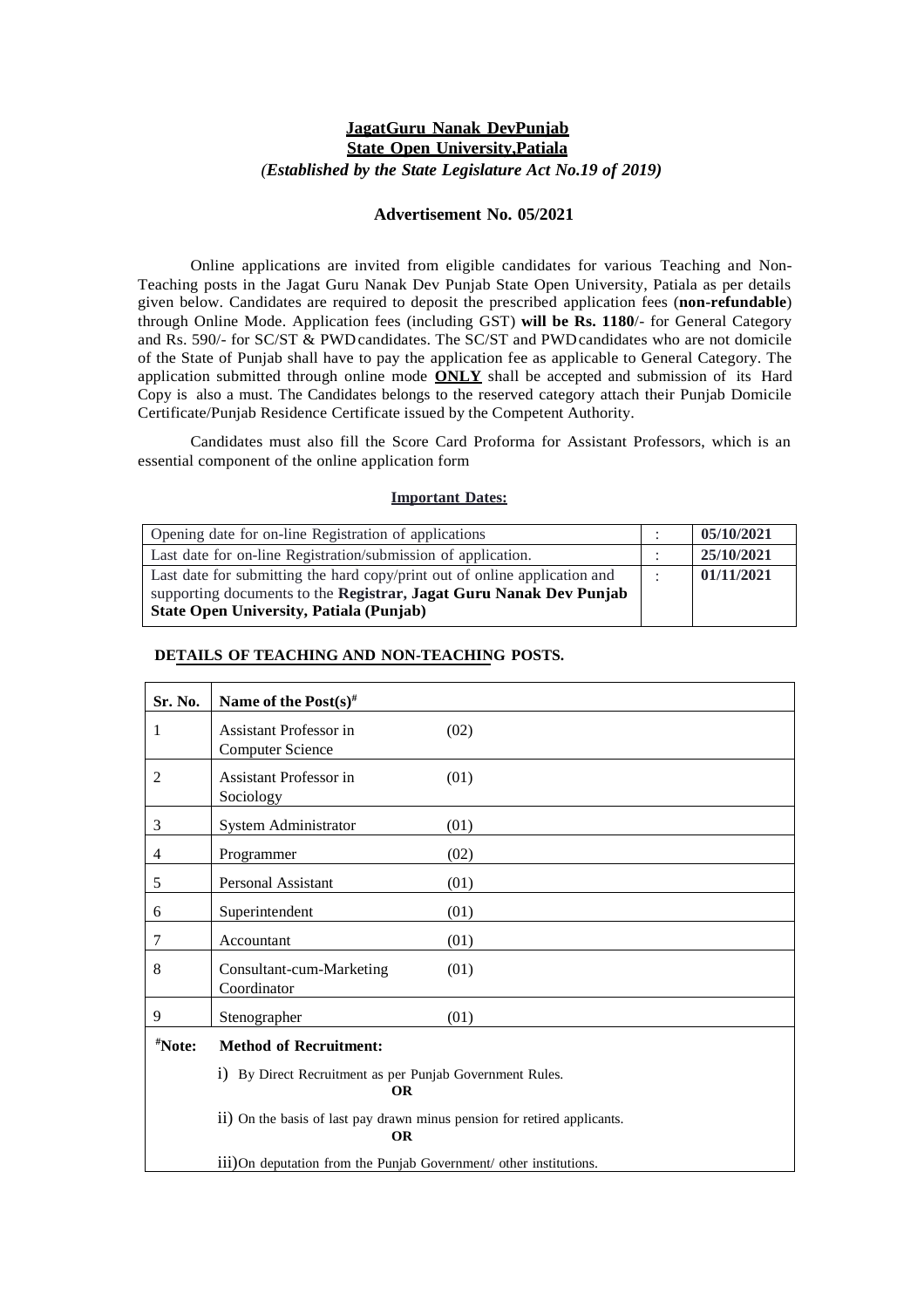**Note:-**

- ( i ) Appointed candidates will be paid the salary as per Notifications No.7/204/2015 4FP 1/60, dated 15.1.2015 and No. 7/204/2015-4FP 1/853793 dated 04.10.2016 and A.V.P.No : 7/131/2020 -3FP 1/647 dated 16.06.2021 of Govt. of Punjab Department of Finance (Finance Personnel-I Branch) Chandigarh and as amended from time to time.
- (ii) Retired persons below 65 years can be considered for these posts on contract basis on Last pay drawn minus pension.
- (iii) May be appointed on deputation basis from government/ other institutions as per Punjab Govt. norms

| Sr.<br>No    | Name of the Post                                         | <b>Qualifications</b>                                                                                                                                                                                                                                                                                                                                                                                                                                                                                                                                                                                                                                                                                                                                                                                                                                                                                                 |
|--------------|----------------------------------------------------------|-----------------------------------------------------------------------------------------------------------------------------------------------------------------------------------------------------------------------------------------------------------------------------------------------------------------------------------------------------------------------------------------------------------------------------------------------------------------------------------------------------------------------------------------------------------------------------------------------------------------------------------------------------------------------------------------------------------------------------------------------------------------------------------------------------------------------------------------------------------------------------------------------------------------------|
| $\mathbf{1}$ | <b>Assistant Professor in</b><br><b>Computer Science</b> | 1. Good academic record as defined by the concerned<br>university with at least 55% marks (or an equivalent grade<br>in a point scale wherever grading system is followed) at the<br>Master's Degree level in a relevant subject from an Indian<br>University, or an equivalent degree from an accredited                                                                                                                                                                                                                                                                                                                                                                                                                                                                                                                                                                                                             |
| 2.           | <b>Assistant Professor in</b><br>and Sociology           | foreign university.<br>2. Besides fulfilling the above qualifications, the candidate<br>must have cleared the National Eligibility Test (NET)<br>conducted by the UGC, CSIR or similar test accredited by<br>the UGC like SLET/SET.                                                                                                                                                                                                                                                                                                                                                                                                                                                                                                                                                                                                                                                                                   |
|              |                                                          | 3. Candidates, who are, or have been awarded a Ph. D.<br>Degree in accordance with the University Grants<br>Commission (Minimum Standards and Procedure for<br>Award of Ph.D. Degree) Regulations, 2009 or the<br>subsequent Regulations if notified by the UGC, shall be<br>exempted from the requirement of the minimum eligibility<br>condition of<br>NET/SLET/SET<br>for<br>recruitment<br>and<br>appointment of Assistant Professor or equivalent positions in the<br>University.                                                                                                                                                                                                                                                                                                                                                                                                                                |
|              |                                                          | Provided further, the award of degree to candidates registered<br>for the M.Phil./Ph.D. programme prior to July 11, 2009, shall<br>be governed by the provisions of the then existing<br>Ordinances/Bylaws/Regulations of the Institutions awarding<br>the degree and the Ph.D. candidates shall be exempted from<br>the requirement of NET/SLET/SET for recruitment and<br>appointment as Assistant Professor or equivalent positions in<br>Universities/Colleges/ Institutions subject to the fulfillment<br>of the following conditions:-<br>Ph.D. degree of the candidate awarded in regular mode<br>a.<br>only;<br>Evaluation of the Ph.D. thesis by at least two external<br>b.<br>examiners;<br>Open Ph.D. viva voce of the candidate had been<br>c.<br>conducted;<br>d.<br>Candidate has published two research papers from his/her<br>Ph.D. work out of which at least one must be in a refereed<br>journal; |

# **QUALIFICATIONS OF THE TEACHING AND NON-TEACHING POSTS**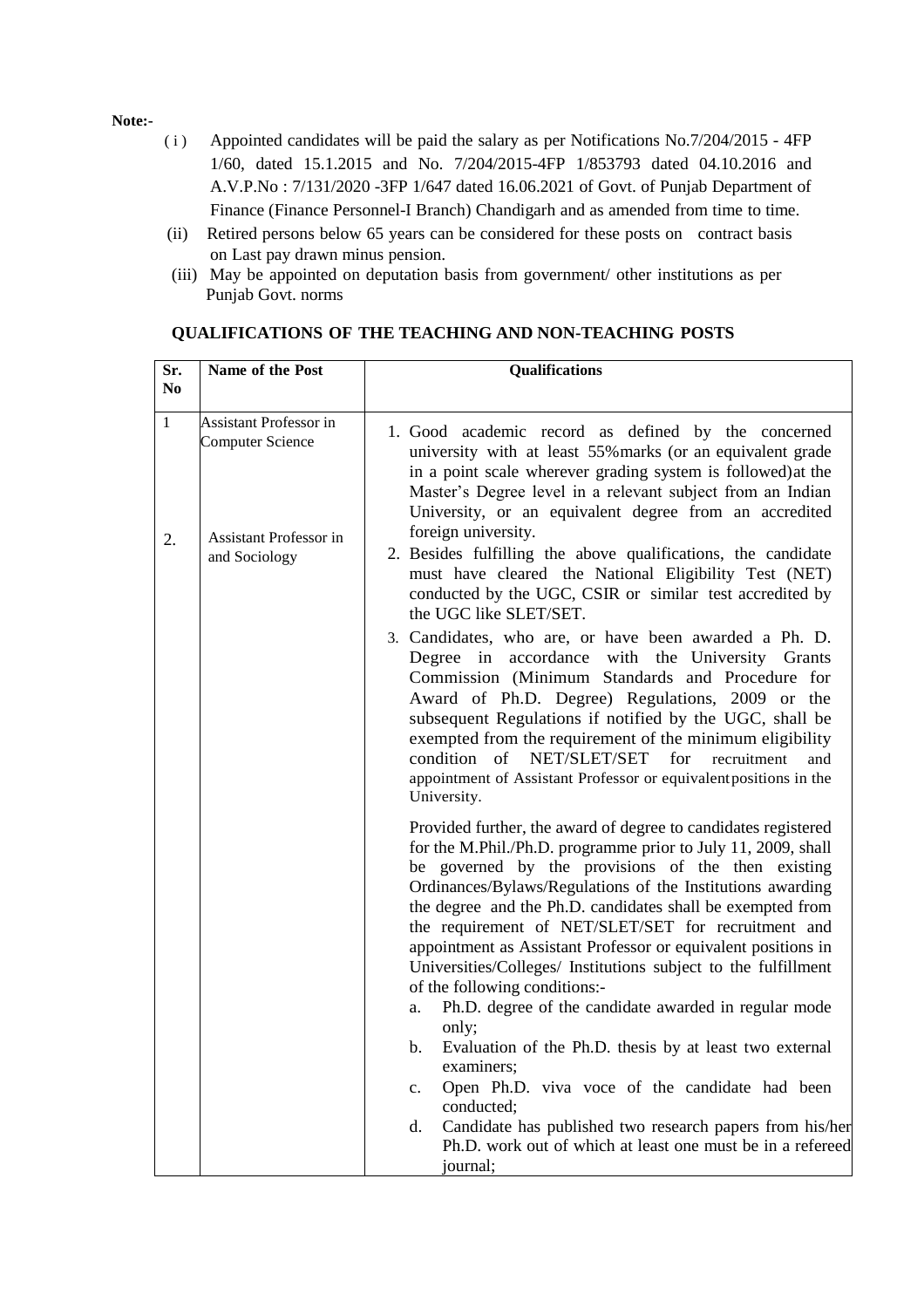|    |                             | Candidate has made at least two presentations in<br>e.<br>conferences/seminars, based on his/her Ph.D. work.                                                                                                                                                                                                                                                                                                                                                                                                                                                                                                                                                                                                                                                                                                                                                                                                                                                                                                                                                                                                                                                                                                                                                               |
|----|-----------------------------|----------------------------------------------------------------------------------------------------------------------------------------------------------------------------------------------------------------------------------------------------------------------------------------------------------------------------------------------------------------------------------------------------------------------------------------------------------------------------------------------------------------------------------------------------------------------------------------------------------------------------------------------------------------------------------------------------------------------------------------------------------------------------------------------------------------------------------------------------------------------------------------------------------------------------------------------------------------------------------------------------------------------------------------------------------------------------------------------------------------------------------------------------------------------------------------------------------------------------------------------------------------------------|
|    |                             | <b>Note</b> : (a) to (e) as above are to be certified by the Vice-Chancellor/<br>Pro-Vice-Chancellor/Dean(Academic<br>Affairs)/Dean<br>(University<br>instructions).<br>NET/SLET/SET shall also not be required for such Masters<br>Programmes in discipline for which NET/SLET/SET is not conducted.                                                                                                                                                                                                                                                                                                                                                                                                                                                                                                                                                                                                                                                                                                                                                                                                                                                                                                                                                                      |
|    |                             | <u>Note :</u>                                                                                                                                                                                                                                                                                                                                                                                                                                                                                                                                                                                                                                                                                                                                                                                                                                                                                                                                                                                                                                                                                                                                                                                                                                                              |
|    |                             | Candidates are also required to submit five sets of<br>1.<br>application form including their curriculum vitae and five<br>sets of reprints of five major publications for evaluation<br>purpose. Applicants are required to affix the same<br>passport size photograph (which was uploaded with the<br>online form).<br>2.<br>A relaxation of 5% may be provided at the graduate and<br>Masters level for the Scheduled Castes/Scheduled<br>Tribes/Differently-abled (physically and visually)/Other<br>Backward Classes (OBC) (Non-creamy layer) categories<br>for the purpose of eligibility and for assessing good<br>academic records during direct recruitment to teaching<br>positions. The eligibility marks of 55% marks (or an<br>equivalent grade in a point scale wherever grading system<br>is followed) and the relaxation of 5% to the categories<br>mentioned above are permissible, based on only the<br>qualifying marks without including any grace mark<br>procedures.<br>3.<br>A relaxation of 5% is admissible, from 55% to 50% of the<br>marks to the Ph.D. Degree holders, who have obtained<br>their Master's Degree prior to 19 September, 1991.<br>Good academic record means at least $2nd$ class with 50%<br>4.<br>marks in graduation level. |
| 3. | <b>System Administrator</b> | M. Tech. (CSE) with five years experience in computing.<br>1.                                                                                                                                                                                                                                                                                                                                                                                                                                                                                                                                                                                                                                                                                                                                                                                                                                                                                                                                                                                                                                                                                                                                                                                                              |
|    |                             | <b>OR</b><br>B.Tech. (CSE) with seven years experience in computing.<br>7R                                                                                                                                                                                                                                                                                                                                                                                                                                                                                                                                                                                                                                                                                                                                                                                                                                                                                                                                                                                                                                                                                                                                                                                                 |
|    |                             | with eight years experience in<br>B.Tech. (Non-CSE)<br>computing.                                                                                                                                                                                                                                                                                                                                                                                                                                                                                                                                                                                                                                                                                                                                                                                                                                                                                                                                                                                                                                                                                                                                                                                                          |
|    |                             | <b>OR</b>                                                                                                                                                                                                                                                                                                                                                                                                                                                                                                                                                                                                                                                                                                                                                                                                                                                                                                                                                                                                                                                                                                                                                                                                                                                                  |
|    |                             | M.Sc. (Physical Sciences) with eight years experience in<br>computing.<br><b>OR</b>                                                                                                                                                                                                                                                                                                                                                                                                                                                                                                                                                                                                                                                                                                                                                                                                                                                                                                                                                                                                                                                                                                                                                                                        |
|    |                             | M.Sc., DCA with seven years experience in computing<br><b>OR</b>                                                                                                                                                                                                                                                                                                                                                                                                                                                                                                                                                                                                                                                                                                                                                                                                                                                                                                                                                                                                                                                                                                                                                                                                           |
|    |                             | M.C.A. with seven years experience in computing.<br>7R                                                                                                                                                                                                                                                                                                                                                                                                                                                                                                                                                                                                                                                                                                                                                                                                                                                                                                                                                                                                                                                                                                                                                                                                                     |
|    |                             | Ph.D. with five years post Ph.D. experience in computing.                                                                                                                                                                                                                                                                                                                                                                                                                                                                                                                                                                                                                                                                                                                                                                                                                                                                                                                                                                                                                                                                                                                                                                                                                  |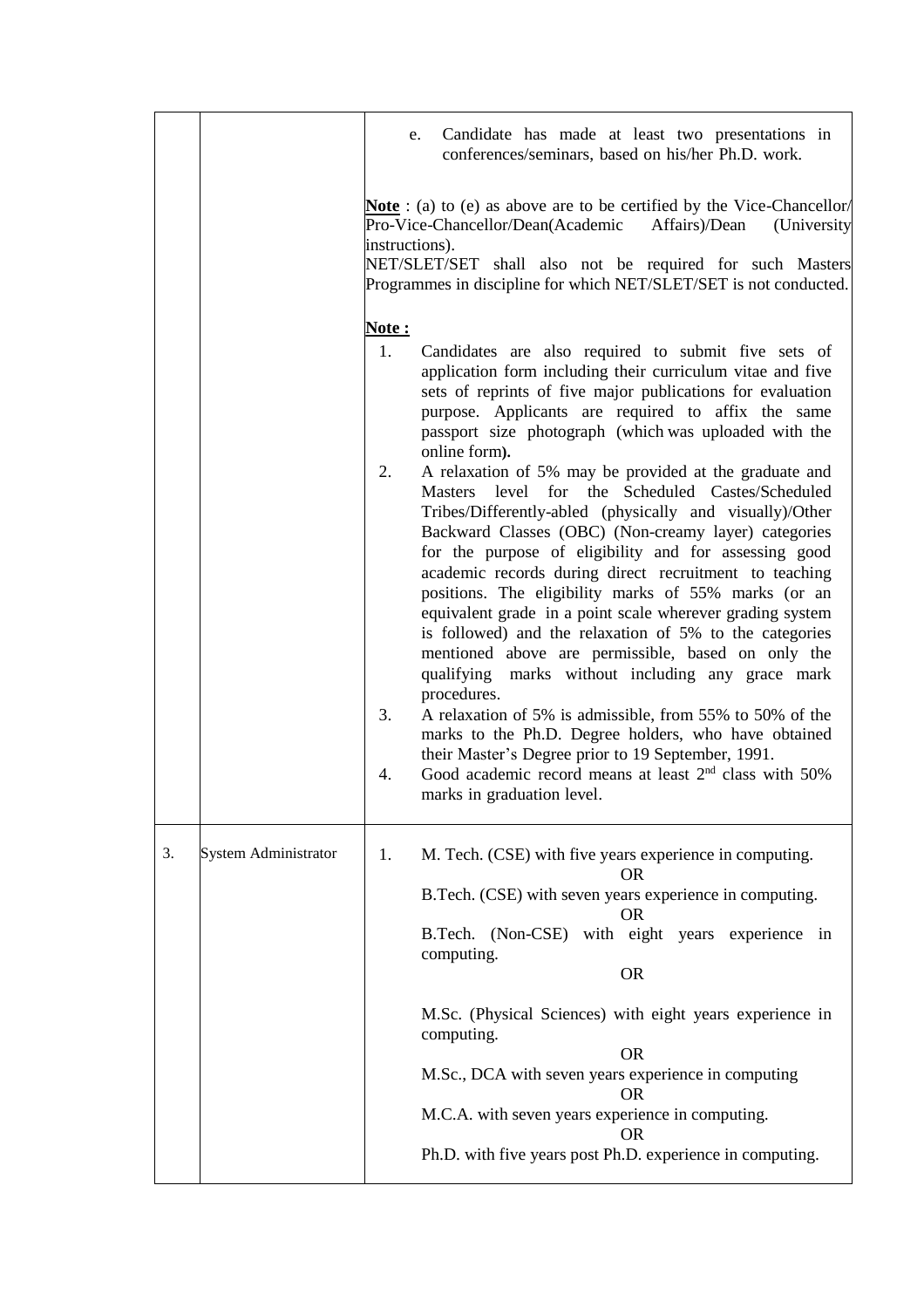|                |                    | of<br>2.<br>System<br>Analysis/<br>Experience<br>Development/<br>Administration and in software analysis and design is<br>desirable for System Administrator Position.<br>Punjabi up to Matric Standard or equivalent Standard is<br>3.<br>essential<br>Desirable:-<br>Expertise in RDBMS & SQL, data base design, 3-tier architecture,<br>Programming skills in Core, Java, JSP, Servlets and familiarity with<br>Tomcat in Linux environment, Design and development of<br>interactive websites and collaborative<br>Environments. Should possess excellent analytical and logical<br>skills.<br>Post shall be filled through competitive test based on domain<br>$\bullet$<br>knowledge.                                                                                                                               |
|----------------|--------------------|---------------------------------------------------------------------------------------------------------------------------------------------------------------------------------------------------------------------------------------------------------------------------------------------------------------------------------------------------------------------------------------------------------------------------------------------------------------------------------------------------------------------------------------------------------------------------------------------------------------------------------------------------------------------------------------------------------------------------------------------------------------------------------------------------------------------------|
| $\overline{4}$ | Programmer         | M.Sc. (IT) or M.C.A.<br>1.<br>or<br>B.Tech. (C.S.E.)<br><sub>or</sub><br>B.Tech. (Non C.S.E.) with one year experience in computing<br>or<br>M.Sc. (Physical Sciences) with 2 years experience in computing<br>Ωr<br>M.Sc. (Physical Sciences), PGDCA with one year experience in<br>computing.<br>The<br>experience<br>should<br>be<br>University/Public<br>2.<br>in<br>$\mathbf{a}$<br>Sector/Government Organization having 51% Govt. Share.<br>3. Punjabi up to Matric Standard or its equivalent Standard is<br>essential<br>Desirable :-<br>Expertise of Programming skills in HTML, LINUX, MYSQL, PHP,<br>JAVA, VB. Experience of developing online applications.<br>• Post shall be filled through competitive test based on domain                                                                               |
| 5              | Personal Assistant | knowledge.<br>Graduate in any discipline from a recognized University.<br>1.<br>Experience of five years (after Graduation) or two years (after<br>2.<br>Masters Degree) as Stenographer in any Central/State<br>organization/ University/ Institute funded by the Govt.<br>/PSU/Education Organization recognized by the State/ Central<br>Govt.<br>English/Punjabi Typing speed of at least 40 wpm.<br>3.<br>Stenography speed of at least 100 wpm.<br>4.<br>Good working knowledge of computer applications.<br>5.<br>Good communication skills in English, Hindi and Punjabi along<br>6.<br>with good drafting skills.<br>Punjabi up to Matric Standard Punjabi up to Matric Standard or<br>7.<br>its equivalent Standard is essential<br>Post shall be filled through competitive test based on domain<br>knowledge. |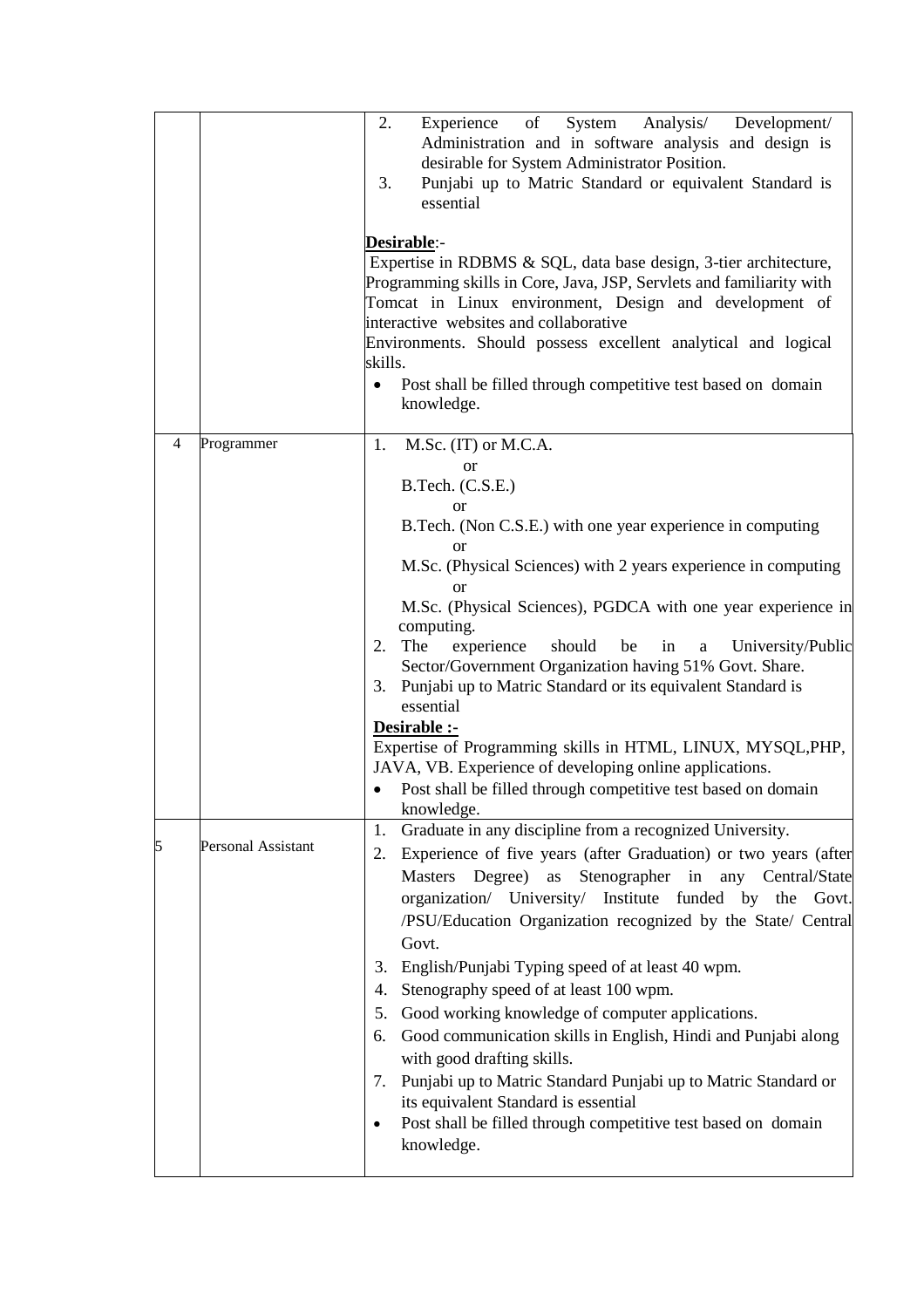| 6      | Superintendent               | Working/Retired Superintendent<br>1.                                                                                                                                                                                                                                                                                                                                                                                                                                                                                                                                                                                                                                                                                                                                                                              |
|--------|------------------------------|-------------------------------------------------------------------------------------------------------------------------------------------------------------------------------------------------------------------------------------------------------------------------------------------------------------------------------------------------------------------------------------------------------------------------------------------------------------------------------------------------------------------------------------------------------------------------------------------------------------------------------------------------------------------------------------------------------------------------------------------------------------------------------------------------------------------|
|        |                              | <b>or</b><br>Person having 10 years regular administrative experience out of<br>which at least 5 years as Senior Assistant from State Centre/ UT<br>Govt./recognized Universities/Institutions can also apply on<br>deputation basis.<br>2. The said post to be filled on deputation basis from<br>state/central government institutions/ universities as per Punjab<br>Govt. norms basis or amongst the superannuated person.<br>3. Punjabi of Matric or its equivalent Standard is essential.                                                                                                                                                                                                                                                                                                                   |
| $\tau$ | Accountant                   | 1. M.Com/M.B.A(Finance)<br><b>OR</b>                                                                                                                                                                                                                                                                                                                                                                                                                                                                                                                                                                                                                                                                                                                                                                              |
|        |                              | B.com with CA/ICWA (Inter) with experience of two years.                                                                                                                                                                                                                                                                                                                                                                                                                                                                                                                                                                                                                                                                                                                                                          |
|        |                              | 2. Punjabi of Matric or its equivalent Standard is essential.                                                                                                                                                                                                                                                                                                                                                                                                                                                                                                                                                                                                                                                                                                                                                     |
|        |                              | 3. The selection will be based on the Competitive Examination.                                                                                                                                                                                                                                                                                                                                                                                                                                                                                                                                                                                                                                                                                                                                                    |
| 8      | Consultant-cum-              |                                                                                                                                                                                                                                                                                                                                                                                                                                                                                                                                                                                                                                                                                                                                                                                                                   |
|        | <b>Marketing Coordinator</b> | 1. MBA (Marketing) with computer background.<br>Working experience of three years in Marketing &Social                                                                                                                                                                                                                                                                                                                                                                                                                                                                                                                                                                                                                                                                                                            |
|        |                              | 2.<br>media.                                                                                                                                                                                                                                                                                                                                                                                                                                                                                                                                                                                                                                                                                                                                                                                                      |
|        |                              | This post is tenure post for a period of one year and extendable<br>3.<br>on fixed pay.                                                                                                                                                                                                                                                                                                                                                                                                                                                                                                                                                                                                                                                                                                                           |
|        |                              | 4. Fixed Pay of Rs. 40,000/- per month                                                                                                                                                                                                                                                                                                                                                                                                                                                                                                                                                                                                                                                                                                                                                                            |
| 9      | Stenographer                 | Bachelor's Degree from a recognized University or Institution;<br>1.                                                                                                                                                                                                                                                                                                                                                                                                                                                                                                                                                                                                                                                                                                                                              |
|        |                              | 2.<br>Possesses at least one hundred and twenty hours course with<br>hands on experience in the use of Personal Computer or<br>Information Technology in Office Productivity applications or<br>Desktop publishing applications from a Government recognized<br>institution or a reputed institution, which is ISO 9001, certified.<br><b>OR</b><br>Possesses a Computer Information Technology<br>course<br>equivalent to 'O' level certificate of Department of Electronics<br>Accreditation of Computer Course (DOEACC) of Government<br>of India.                                                                                                                                                                                                                                                             |
|        |                              | 3. Experience<br>five<br>of<br>typist<br>year<br>steno<br>as<br>in<br>University/college/educational institute.<br>4. Punjabi of Matric or its equivalent Standard is essential.<br>Post shall be filled through competitive test based<br>5.<br>on<br>proficiency in English & Punjabi typing (Raavi Font).<br>There will be qualifying test to be conducted by the University in<br>6.<br>three paras (two in Punjabi and one in English language)<br>containing 250 and 200 words respectively as follows :<br>a. The passage in Punjabi shall be dictated at a speed of 100<br>words per minute in Punjabi language required to be<br>transcribed these (at computer) at a speed of 20 words per<br>minute; speed of 20 words per minute; and<br>b. The passage in English shall be dictated at a speed of 50 |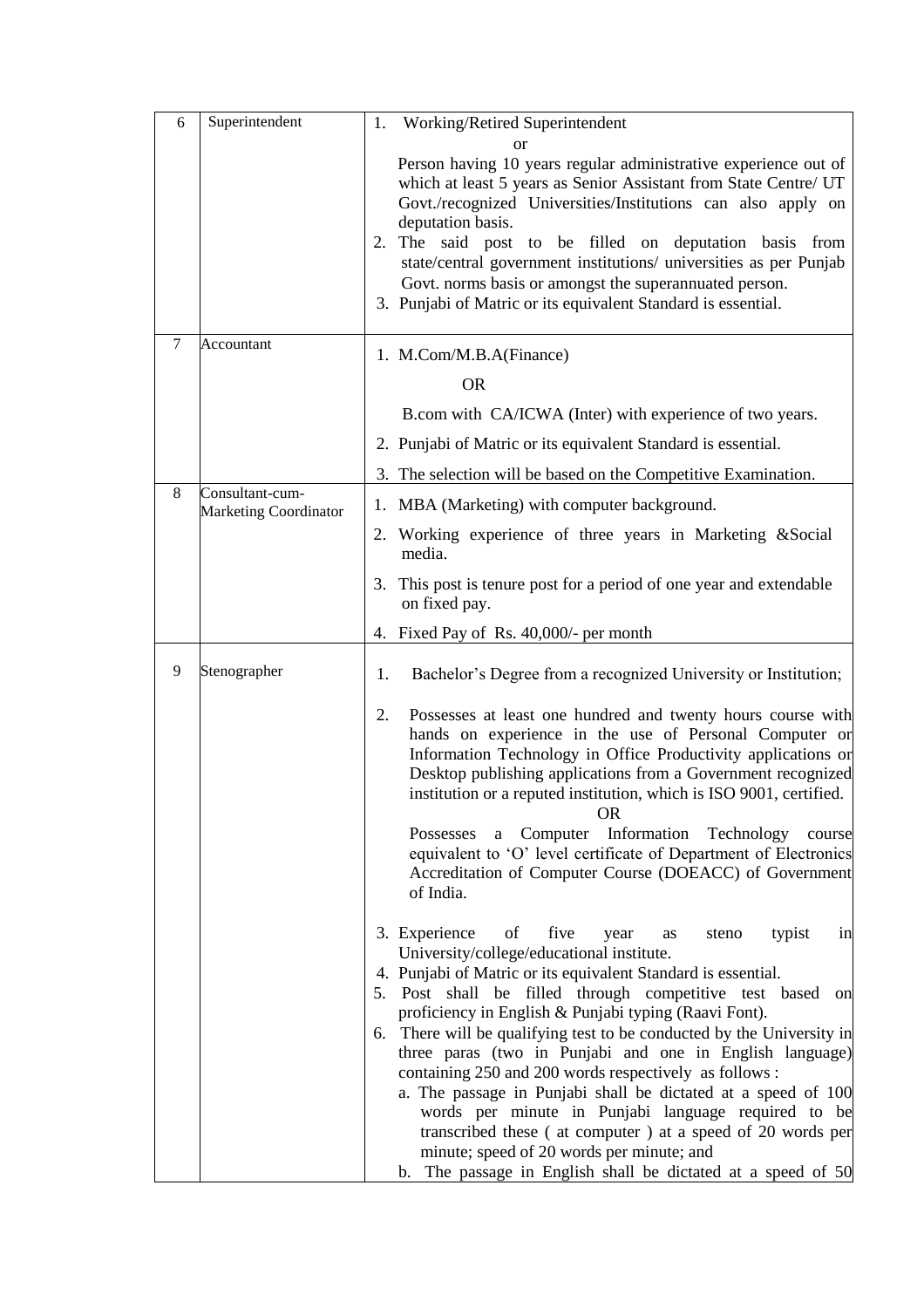|  | words per minute in English language required to be<br>transcribed these (at computer) at the speed of 10 words per<br>minute.<br>c. The candidates committing not more than 8% mistakes in<br>aggregate and only if he/she qualifies the stenography test in<br>both the languages shall be considered to have qualified the<br>test for appointment as Junior Scale Stenographer. |
|--|-------------------------------------------------------------------------------------------------------------------------------------------------------------------------------------------------------------------------------------------------------------------------------------------------------------------------------------------------------------------------------------|
|--|-------------------------------------------------------------------------------------------------------------------------------------------------------------------------------------------------------------------------------------------------------------------------------------------------------------------------------------------------------------------------------------|

## *Note:*

Candidates are required to apply in the online mode only through Jagat Guru Nanak Dev Punjab State Open University, Patiala website [www.psou.ac.in.](http://www.psou.ac.in/) No other means / mode of application (through post, email, fax, deposit of CV etc.) will be accepted.

Applicants are required to take TWO printouts of the Online Application Form. Affix the same passport size photograph (which was uploaded with the online form) on it and send to 'THE REGISTRAR, JAGAT GURU NANAK DEV PUNJAB STATE OPEN UNIVERSITY, C-28, THE LOWER MALL, PATIALA- 147001, PUNJAB along with self-attested copies of all the certificates of Educational/ Professional Qualifications (Degrees and DMC'S and with conversion formula of CGPA/OGPA), experience certificate, and reserve category certificate **(**Reservation certificate issued by the competent authority as a proof of claiming the reserve category as made in the online application form) etc. The applicants are advised to keep a copy of the same with them.

### **GENERAL INSTRUCTIONS (for all applicants):**

A copy of circular containing detailed instructions, qualifications, etc. for the posts, is available only at **[http://www.psou.ac.in](http://www.psou.ac.in/)**.

Candidates must have a valid Email- ID of his/her own, which should be active throughout the recruitment process. Candidates should keep checking the Inbox or even the Spam box of his/her Email ID regularly during the recruitment process as the University may send any important intimations on the University Website and/or through Email. Candidates should also check the University website regarding any updates during the recruitment process. Candidates should check their Email account for updates. Jagat Guru Nanak Dev Punjab State Open University, Patiala will not be responsible for any loss of Email sent, due to invalid/wrong Email Id provided by the candidates or for delay/non-receipt of information if a candidate fails to access his/her email/website in time . Candidates are requested in their own interest to remain in touch with the University website [www.psou.ac.in.](http://www.psou.ac.in/)

- **1.** A copy of circular containing detailed instructions, qualifications etc. for the posts, is available only at **[http://www.psou.ac.in](http://www.psou.ac.in/)**. **The qualifications for all the teaching posts are as per UGC norms.**
- **2. Candidates for the post(s) Assistant Professor must also fill the Score Card**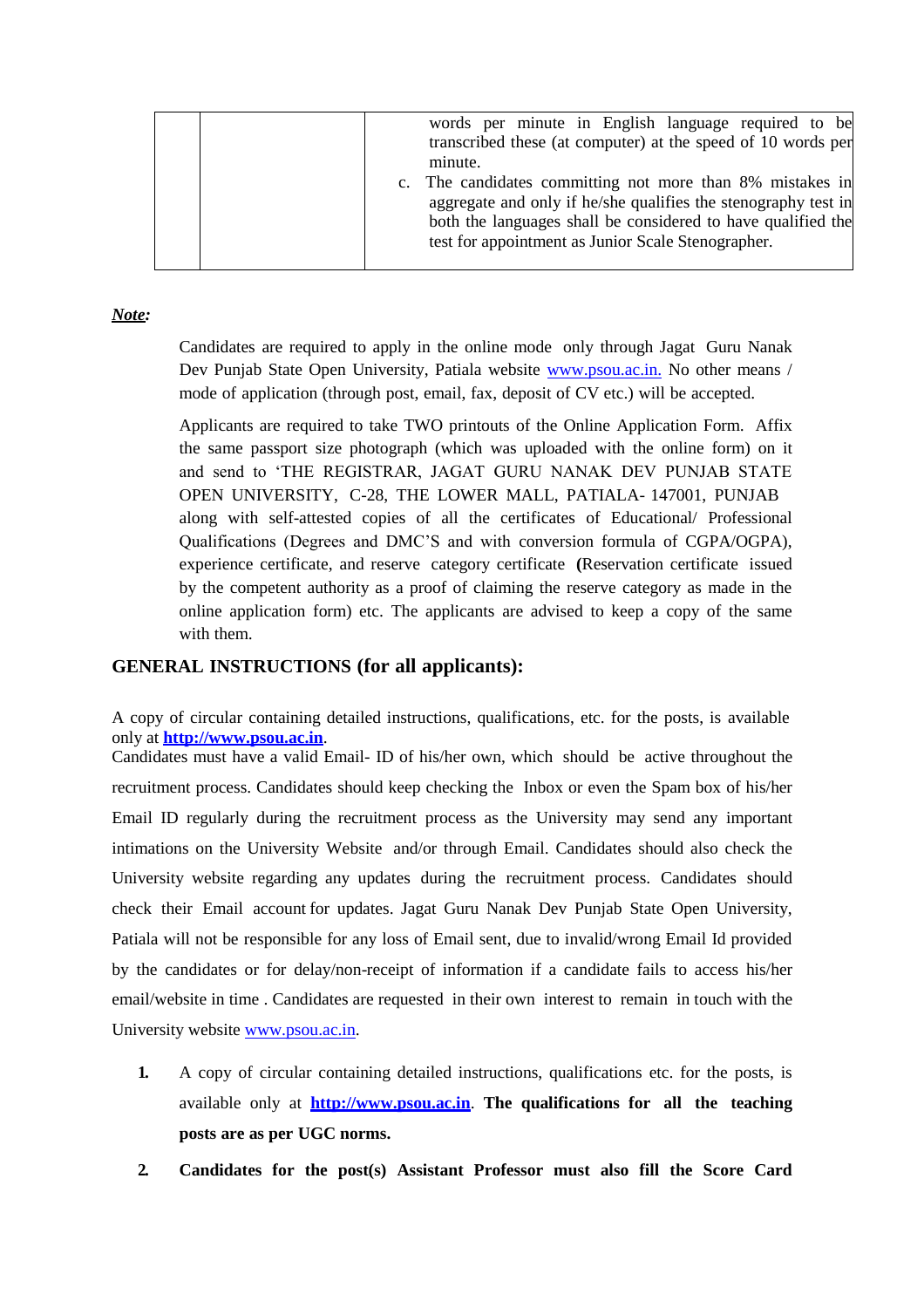**Proforma, which is an essential component of the application form. Score Card Proforma available at University website [http://www.psou.ac.in.](http://www.psou.ac.in/) No modification will be allowed subsequently.**

- 3. Candidates must have a valid Email- ID of his/her own, which should be active through out the recruitment process. Candidates should keep checking the Inbox or even the Spam box of his/her Email ID regularly during the recruitment process as the University may send any important intimations on the University Website and/or through Email. Candidates should also check the University website regarding any updates during the recruitment process. Candidates should check their Email account for updates. Jagat Guru Nanak Dev Punjab State Open University, Patiala will not be responsible for any loss of Email sent, due to invalid/wrong Email Id provided by the candidates or for delay/non-receipt of information if a candidate fails to access his/her email/website in time .Candidates are requested in their own interest to remain in touch with the University website [www.psou.ac.in.](http://www.psou.ac.in/)
- 4. Candidates should take care to furnish the correct details while filling in the online application. Any mistake committed by the candidates shall be his/her sole responsibility.
- 5. The candidates should ensure the completion of all columns of application by the stipulated date and time given in the advertisement.
- 6. Please scan your Photograph and Signatures individually and save them in the JPEG format. The size of any of these individual images should not exceed 150kb (photograph) and 150 kb (signature) for online uploading.
- **7. Please keep the following details ready with you before clicking on theregistration button for starting your online application:**
	- **a. Personal details including Date of Birth and Nationality**
	- **b. Mobile Number**
	- **c. Valid Email ID**
	- **d. Reservation Category Details**
	- **e. Percentage of your Educational Qualification starting from Matriculation examinations to onwards.**

**(Please calculate percentage from CGPA/OGPA in advance).**

### **f. Soft Copies of scanned Photograph and Signatures.**

- 8. Application fee once paid shall neither be refunded under any circumstances nor shall it be held reserve for any other recruitment or selection process in future.
- 9. Before applying for the post, candidates are advised to satisfy themselves about their eligibility.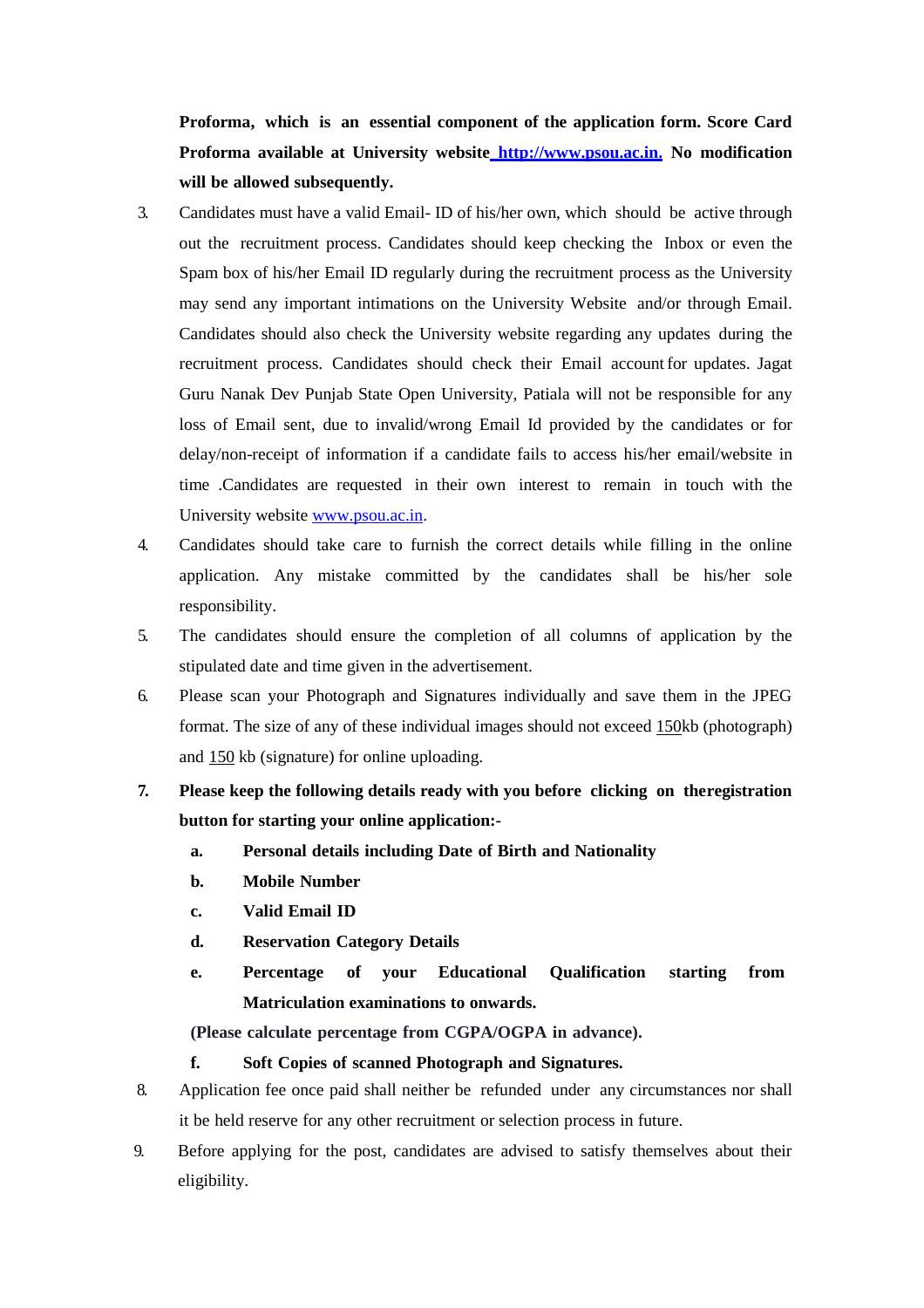- 10. Persons already in service must produce NOC from their employer at the time of joining. All such candidates will be given standard joining time i.e. one month from the issuance of appointment letter.
- 11. The candidates are required to apply separately for each post earmarked for each Department.
- 12. Incomplete applications not duly substantiated with supporting documents in any respect or hard copy of application received after the due date will not be entertained.
- 13. University reserves the right to fill or not to fill up the posts and to call only suitable number of candidates for interview/counseling.
- 14. The number of posts can be increased or decreased.
- 15. Curriculum Vitae of any other candidate can also be placed before the Selection Committee.
- 16. Mere applying and satisfying the essential/minimum qualification required for a post does not entitle the candidate any right of appointment.
- 17. The University shall verify the antecedents/documents submitted by the candidates at the time of appointment or any time during the tenure of the service. In case, it is detected that the documents submitted are fake or the candidate has a clandestine background and has suppressed the said information, his/her services shall be terminated forthwith.
- 18. The candidature of the candidate for reserved category will be considered only for the category he/she has applied online/offline. Under no Circumstances, reserve category of the candidate will be changed. No request in this regard will be entertained.
- 19. A relaxation of 5% is admissible at the Graduate and Master's level for Scheduled Castes/Scheduled Tribes candidates.
- 20. Candidates will be shortlisted as per the template to be used by the selection Committee for academic record and research performance etc. available with this advertisement.
- 21. The University shall verify the antecedents/documents submitted by the candidates at the time of appointment or any time during the tenure of the service. In case, it is detected that the documents submitted are fake or the candidate has a clandestine background and has suppressed the said information, his/her services shall be terminated forthwith.
- 22. A relaxation of 5% is admissible at the Graduate and Master's level for Scheduled Castes/ Scheduled Tribes candidates.
- 23. Reservation Policy for direct recruitment will be followed as per instructions issued by the Govt. of Punjab and adopted by this university. The benefits of reservation policy will be given to the residents of Punjab State only. The SC/ST/OBC/PWD, etc candidates